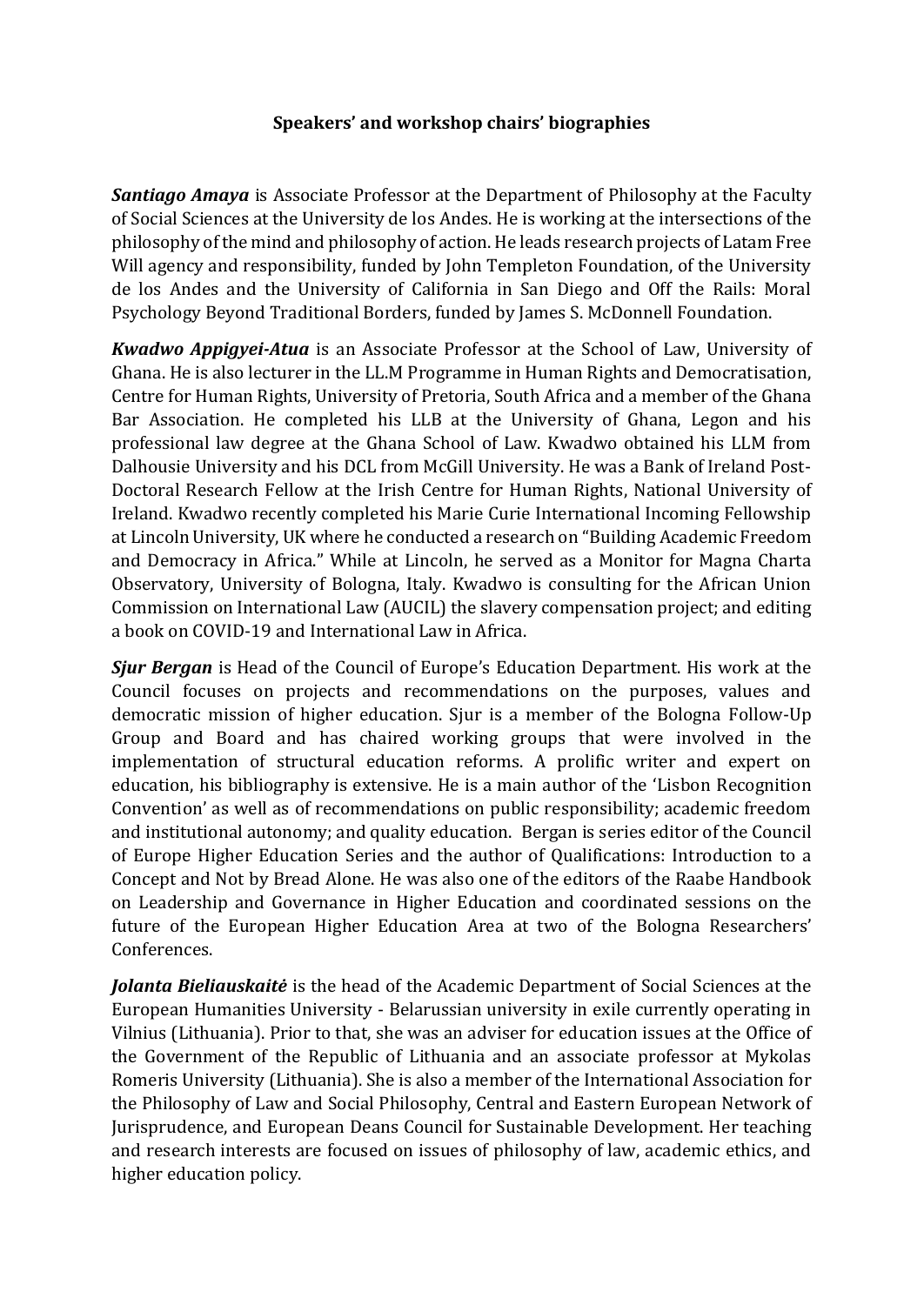*Ayşe Çağlar* is University Professor in the Department of Social and Cultural Anthropology at the University of Vienna and a permanent fellow at the Institute for Human Sciences (IWM). She received her PhD at McGill University, Department of Anthropology and Habilitation in Sociology and Social Anthropology at Free University, Berlin. Before joining University of Vienna, she was a professor and the chair of Department of Sociology and Social Anthropology at Central European University, Budapest and was a Minerva Fellow at the Max Planck Institute for the Study of Religious and Ethnic Diversity, Göttingen. Her most recent books are Urbaner Protest. Revolte in der neoliberalen Stadt (Passagen Verlag, 2019, edited), Migrants and City-Making: Dispossession, Displacement, and Urban Regeneration (Duke University Press, 2018m co-authored with N. Glick Schiller) and Locating Migration: Rescaling Cities and Migrants (Cornell University Press, 2010, co-edited with N. Glick Schiller).

*Daniela Craciun* is a researcher at the Center for Higher Education Policy Studies. Daniela earned a Ph.D. in Political Science from Central European University (Hungary). Her teaching and research interests lie in public policy, specifically higher education policy and in issues of research design, content analysis, and conceptualization. Daniela's Ph.D. dissertation analyzed national higher education internationalization strategies from around the world using computer-assisted text analysis to lift empirical data to a conceptual level. Before coming to UT, Daniela was a lecturer at Bard College Berlin and a tutor and academic advisor in the OLIve Refugee Education Initiatives (Germany) and previously, a visiting scholar doing research or teaching at the University of Yangon (Myanmar), the Federal University of Sao Carlos (Brazil), and the Center for International Higher Education at Boston College (USA).

**Que Anh Dang** is an inter-disciplinary researcher studying higher education and international development at the Centre for Global Learning: Education without Boundaries (GLEA). She read Sociology of Education (MA) at Aarhus University, Denmark, MSc in Development Studies at Copenhagen Business School, and earned a PhD degree in Sociology of Higher Education from Bristol University, UK with a Marie Skłodowska-Curie Research Grant. She has been working in the education sector since 1996 and at universities in Denmark, Germany and England for over 15 years. She was Head of the 'Asia-Europe Education and Research Hub for Lifelong Learning' Secretariat based in Copenhagen. Before joining GLEA she worked as PhD Programmes Manager at Coventry Doctoral College and she has always been advocating academic freedom for early career researchers.

*Eric Fassin* is a professor of sociology in the Political Science Department and co-chair of the Gender Studies Department at Paris 8 University. He taught in the United States from 1987 to 1994 at Brandeis University and New York University, and at the École normale supérieure in Paris from 1994 to 2012. He is a founding member of the new Laboratoire d'études de genre et de sexualité – Research Center on Gender and Sexuality Studies (LEGS, CNRS / Paris 8 / Paris 10). His work focuses on contemporary sexual and racial politics, including immigration issues, in France, in Europe, and in the United States – often in a comparative perspective. He is frequently involved in the French public debates on issues his work addresses – from "gay marriage" and gender parity, to the politics and policies of immigration and race, as well as the evolution of the left. He has regularly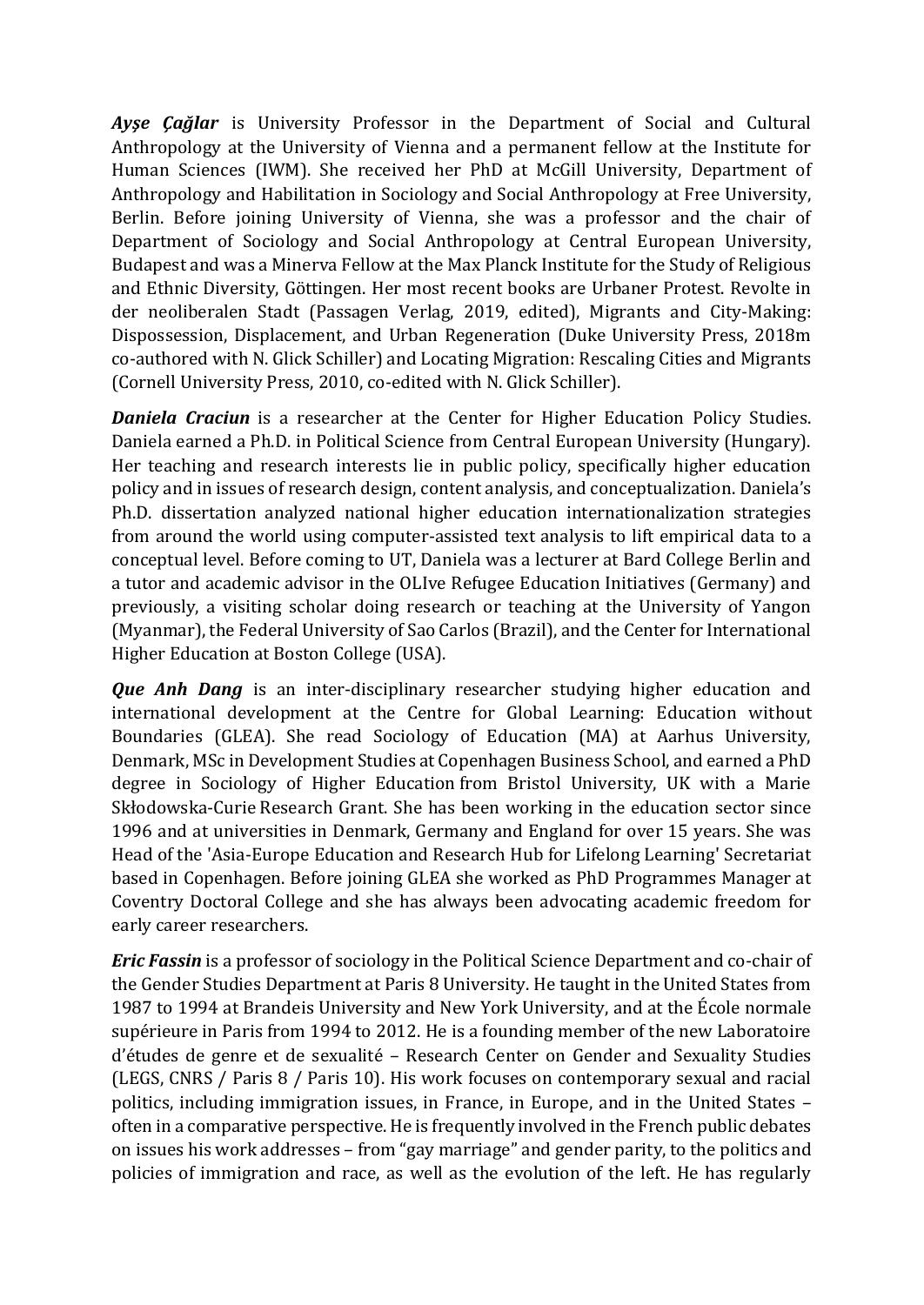written articles in English for publications such as *French Politics, Culture & Society, French Historical Studies, Public Culture, differences,* and *Contemporary French Civilization.*

*Ester Gallo* is a lecturer in anthropology at the Department of Sociology and Social Research, University of Trento, Italy, and Research Fellow at the Robert Schuman Centre for Advanced Studies (RSCAS), European University Institute, Florence, Italy.

*Saygun Gökariksel* is an Assistant Professor of Anthropology at the Department of Sociology and a faculty affiliate of Critical and Cultural Studies, Boğaziçi University. He has been writing and teaching about the themes of law, history, and politics, particularly, the critical Marxian and decolonial approaches to transitional justice, memory, violence, and international revolutionary and liberatory politics in the East and South. He has been involved in different collectives and struggles concerning universities and academic freedoms in the context of neoliberal authoritarianism and authoritarian nationalist populism. His writings have appeared in journals and blogs including Comparative Studies in Society and History, South Atlantic Quarterly, Dialectical Anthropology, Jadaliyya, and LeftEast.

*Danièle Joly* is Professor Emeritus of Sociology, University of Warwick, Associate researcher, College d'études mondiales (MSH-Paris). Formerly, European Commission Marie Curie Fellow at EHESS (CADIS); resident researcher at IEA-Paris. Prior to that, Joly was the Director of the Centre for Research in Ethnic Relations, University of Warwick. Her publications include L'Emeute (2007), Muslims in Prison (2005), Blacks and Britannity (2001), Haven or Hell: Asylum Policy and Refugees in Europe (1996), Britannia's Crescent: Making a Place for Muslims in British Society (1995), The PCF and the Algerian War (1991). With K. Wadia, Muslim women and power (2017), winner of the PSA,WJM Mackensie Prize for Best Book in Political Sciences 2017-2018. Her research themes include Muslims in Europe, refugees and asylum policy in Europe, ethnic relations and integration; Muslim women in Europe and Kurdistan-Iraq.

*Katarzyna Kasia Kaczmarska* is Lecturer in Politics and International Relations at the School of Social and Political Science, University of Edinburgh. Her research interests centre on knowledge construction among scholars and practitioners of international politics and the ways in which the socio-political context influences academic knowledgemaking and use. She is the author *Making Global Knowledge in Local Contexts: The Politics of International Relations and Policy Advice in Russia* (Routledge 2020). Her academic articles were published in *International Studies Review*, *International Relations*, *Journal of International Relations and Development* and *Problems of Post Communism*. In 2021-22, as a Mellon/Scholars at Risk Fellow, she has been researching the strategies of grassroot resistance to academic freedom violations in Russia. With her other project on academic freedom, Katarzyna aims to understand the challenges to academic freedom arising from the move to online teaching and research under the Covid-19 pandemic. Prior to joining the University of Edinburgh, she was a Marie-Skłodowska Curie Fellow at Aberystwyth University and St Petersburg State University. At Edinburgh, she teaches courses on IR theory and Russian foreign policy and the politics of knowledge.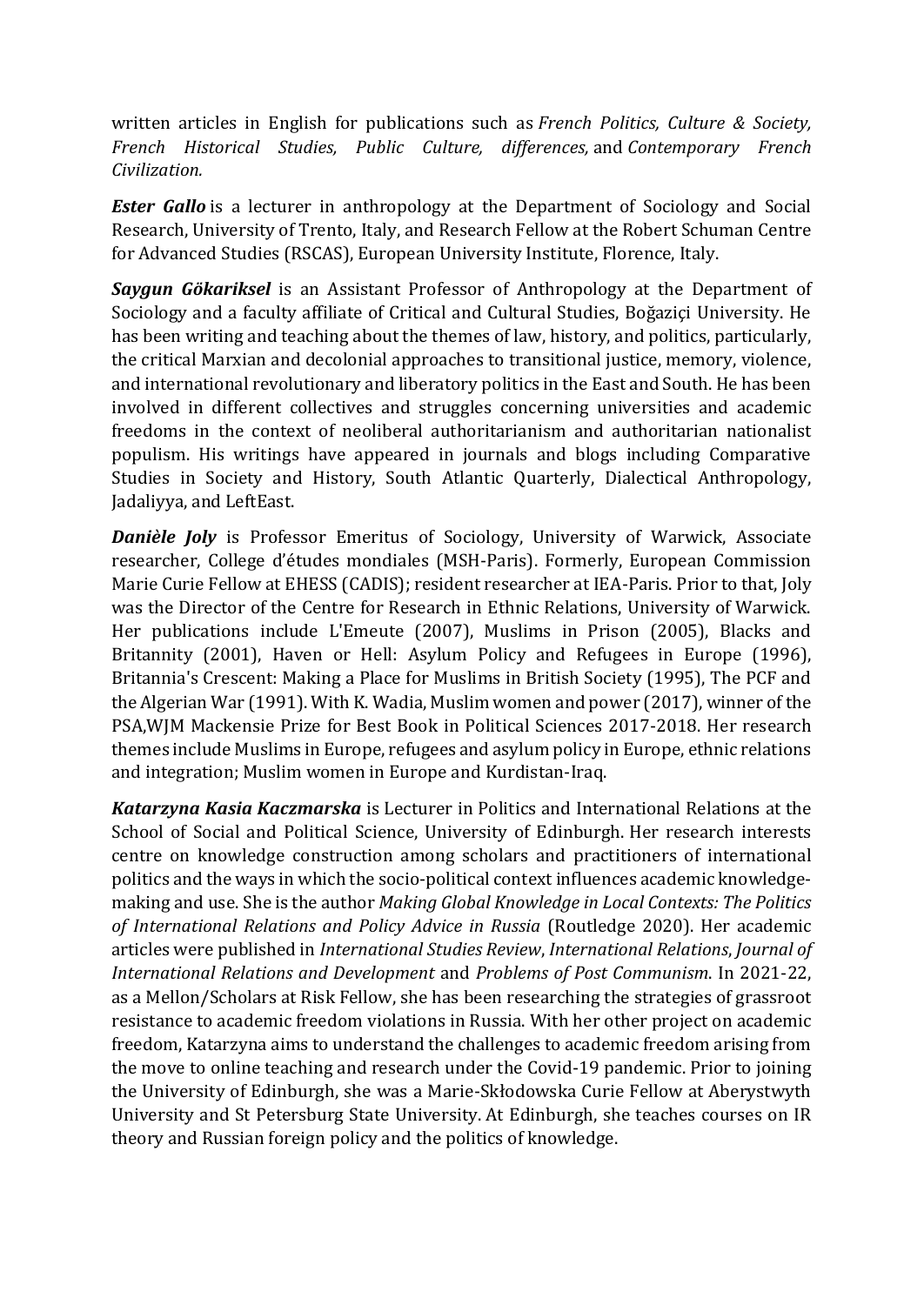*Terence Karran* is a Senior Academic in the School of Education, where he teaches on the PhD (Prof.) programme and supervises PhD students. Karran worked as Research Assistant at Lancaster University, before going to Manchester to study for a PhD. After completing the PhD in three years, he worked as a Research Fellow and Senior Research Fellow at the universities of Dundee and Strathclyde before taking up a lecturing post at Leeds Metropolitan University. As a result of work on a feasibility study for the Finnish Virtual University, Oulu University made me a Docent Professor in Educational Technology in 2006. From 2005-07, Karran worked as a Visiting Professor at the Autonomous University of Guadalajara in Mexico, where he was Director of the UAG's Distance Learning Centre (DLC) and the Mexican National Co-Ordinator of the World Bank Institute's Global Development Learning Network for Latin America and the Caribbean (GDLN LAC).

*Thomas Keenan* teaches human rights, media, and critical theory at Bard College, where he directs the Human Rights Project. Within the frame of the Open Society University Network, he co-directs the Threatened Scholars Integration Initiative and is project leader for the Center for Human Rights and the Arts, an OSUN institute based at Bard. He is the author of Fables of Responsibility, 1997, and, with Eyal Weizman, Mengele's Skull, 2012. The Human Snaphot, co-edited with Tirdad Zolghadr, 2013, and The Flood of Rights, co-edited with Suhail Malik and Tirdad Zolghadr, 2017, were based on conferences jointly organized between HRP and CCS Bard at Luma Arles. He has served on the boards of a number of human rights organizations and journals, including WITNESS, Scholars at Risk, The Journal of Human Rights, and Humanity.

*Aysuda Kölemen* received her PhD in Political Science from the University of Georgia, Athens, USA in 2010. Her research interests include public opinion and discourses on redistribution, politics of new religiosities, and democratic backsliding. She is currently working on authoritarianization and civil resistance in Turkey. Kölemen coordinates the Threatened Scholars Integration Initiative at Bard College Berlin.

*Diana Kormos-Buchwald* is a historian of modern physical science whose interests span science, politics, and culture between 1895 and 1945. She is the director of the Einstein Papers Project and the co-editor of the documentary edition of The Collected Papers of Albert Einstein, leading the project, spearheading fundraising efforts, and running the effort to translate the papers into English. She has also had appointments at the Institute for Advanced Study at Princeton (1992–1993) and the Internationales Forschungszentrum Kulturwissenschaften in Vienna (1997). She was a visiting scholar at the University of Amsterdam and Boerhaave Museum in Leiden and a visiting scholar at the Max Planck Institute for the History of Science in Berlin. She is a Fellow of the American Physical Society (2013) and of the American Association for the Advancement of Science (2011) and a member of the American Philosophical Society.

*Gergely Kovats* is the associate professor at the Institute of Management and the executive director of the Center for International Higher Education Research. He earned his master's degree at the Budapest University of Economic Sciences and Public Administration (Hungary) and at the Institute of Education, University of London (UK). His PhD is from the Corvinus University of Budapest. He served in the university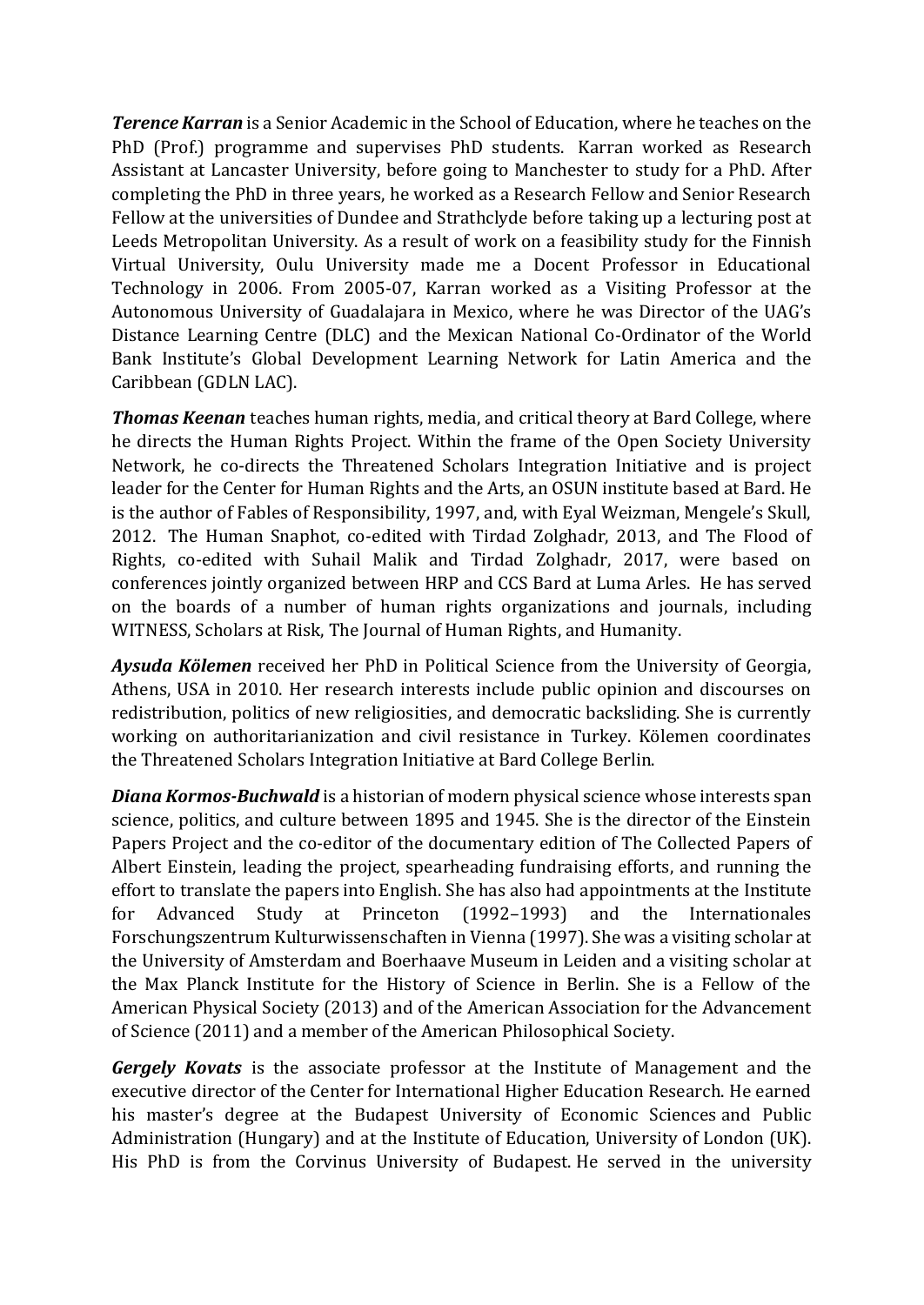administration from 2006 to 2019 in quality development, where he was involved in conducting satisfaction surveys, accreditation processes, developing management information systems and institutional strategy. He is still active in developing accreditation mechanisms and participating in site visits at the Hungarian Accreditation Committee and international accreditation agencies. As a researcher, his main fields of interest are higher education management and governance, higher education policy and funding, but he also teaches organizational theory and public management.

*Maria Kronfeldner* is professor at Central European University's Philosophy Department and a member of the Social Mind Center and the Science Studies Research Group. Before coming to CEU, she taught at Bielefeld University. She specializes in philosophy of science and social philosophy, with a focus on how sciences and values intersect. She has written two monographs and numerous articles, on topics such as creativity, culture, evolution, genetics, causal reasoning, interdisciplinarity, human nature, essentialism, dehumanization, and also academic freedom. She has been awarded The Karl Popper Essay Prize of the British Society for the Philosophy of Science and The Philosophical Quarterly International Essay Prize. She is currently steering committee member of the European Philosophy of Science Association (EPSA) and member of the scientific advisory board of the Karl Popper Foundation.

*Hilligje van't Land* is Secretary General of the International Association of Universities (IAU) - global NGO with UNESCO Associate Status, based at UNESCO headquarters in Paris. Currently, she represents IAU in various working groups and expert committees including at the Council of Europe (CoE), UNESCO and the UN, including as member of the High Level Advisory Board to the UNESCO Futures of Education Initiative and Mission 4.7; the UNESCO ESD for 2030 Programme; the UNESCO and Bergen Expert Group on Universities and Sustainability; the CoE Ad hoc Working Groups on the Local Mission of the University and on Competences for a Democratic Culture, the CoE Steering Committee for Best Practice Programme in Promoting Academic Integrity; the Advisory Board to OneHE and Sulitest. Hilligje van't Land holds a PhD in comparative francophone literature, speaks six languages and published on higher education issues of relevance locally and globally.

*Liviu Matei* is Provost of Central European University (CEU) and a Professor of Higher Education Policy. He directs CEU's Yehuda Elkana Center for Higher Education and is a Vice-Chancellor of Open Society University Network (OSUN). He taught at universities in Europe and the U.S., consulted extensively in the area of higher education policy and conducted applied policy research projects for the World Bank, UNESCO, OSCE, the Council of Europe, the European Commission, and other international organizations (intergovernmental and non-governmental), national authorities and universities from Europe and Asia. He serves on the editorial boards of the Internationalisation of Higher Education Journal and the European Journal of Higher Education. His primary areas of expertise include university governance, funding, internationalization of higher education, academic freedom, university autonomy and quality assurance. He is the founder of the OSUN Global Observatory on Academic Freedom.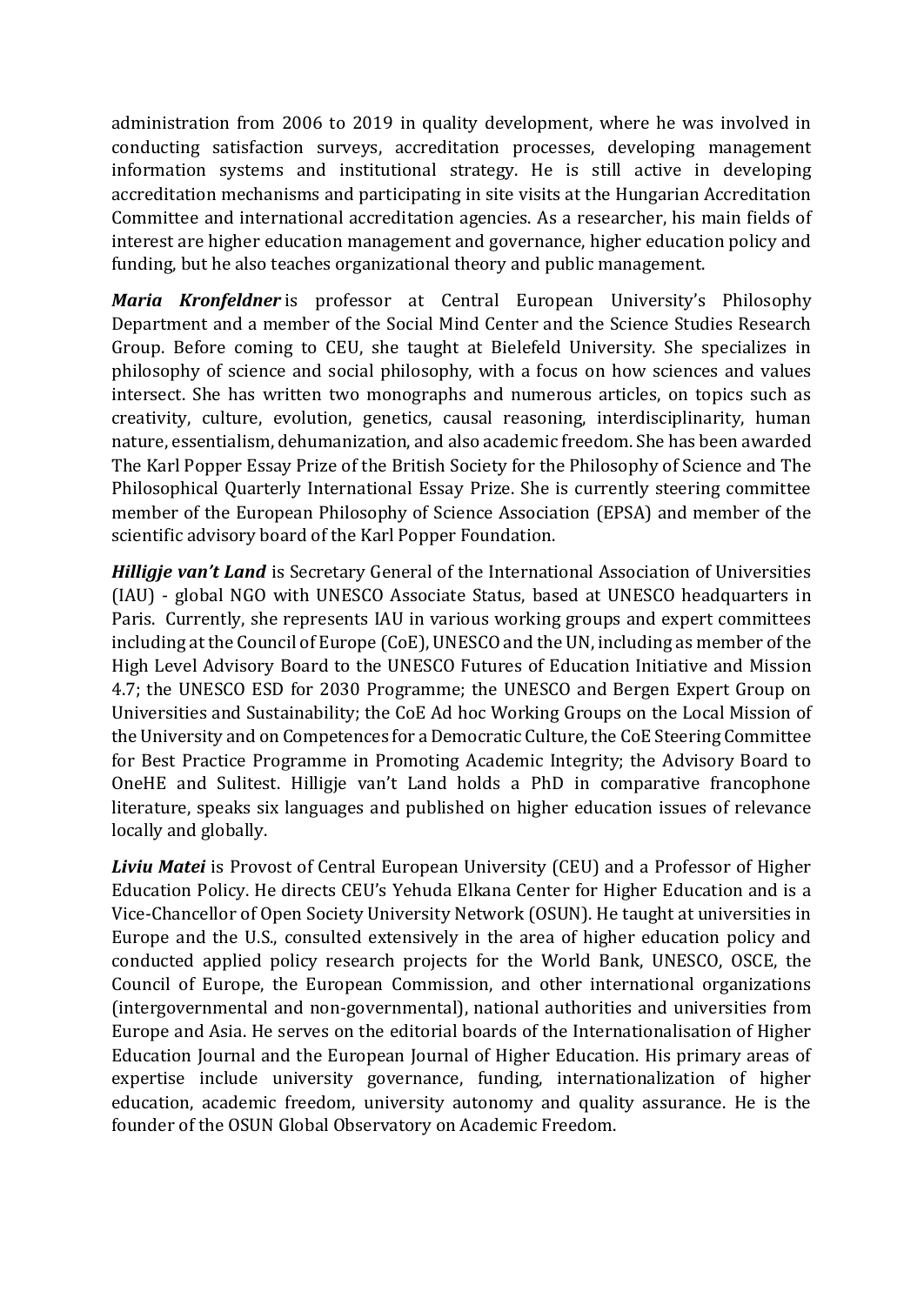*Sari Nusseibeh* is a retired philosophy professor and former president of al-Quds University in East Jerusalem. He began his teaching career at Birzeit University in the West Bank in 1979, when he co-introduced a course on academic freedom and also cofounded the Palestinian Federation of University Faculty and Employees. Since then, he has actively participated in Palestinian political and civic life, both in resisting the occupation and in different efforts at peace-making and state-building.

*Milica Popović* is a political scientist, specialized in Memory Studies, Political Sociology and Higher Education Studies. She has obtained her PhD in Comparative Political Sociology at the Doctoral School of Sciences Po Paris, affiliated with CERI (Center for International Studies) and at the Interdisciplinary doctoral programme in Balkan studies at the Faculty of Social Sciences, University of Ljubljana. After finishing BA studies in Law at the University of Belgrade in Serbia and MA studies in Political Science at the University Paris 2 Panthéon-Assas in France, Popović focused her academic research interests in the field of Memory Studies, looking into generational transmission of memory and the influences of memory and nostalgia onto the political identities. In parallel to her academic career and teaching experience at Sciences Po in Paris, Popović has extensive independent research and policy development experience in the field of Higher Education since 2003, designing and implementing various studies for the Council of Europe, the European Commission and many others. In the early 2000s, Popović has also worked for international organizations, including United Nations Development Programme, in the field of rule of law and judiciary reforms gaining experience in legal and institutional analyses.

*Robert C. Post* is Sterling Professor of Law at Yale Law School. He served as the School's 16th dean from 2009 until 2017. Before coming to Yale, he taught at the University of California at Berkeley School of Law. Post specializes in constitutional law, with a particular emphasis on the First Amendment. He is also a legal historian who is currently writing Volume X of the Oliver Wendell Holmes Devise History of the Supreme Court of the United States, which will cover the period 1921-30 when William Howard Taft was Chief Justice. Post has written and edited numerous books, including Citizens Divided: A Constitutional Theory of Campaign Finance Reform (2014); Democracy, Expertise, Academic Freedom: A First Amendment Jurisprudence for the Modern State (2012); For the Common Good: Principles of American Academic Freedom (with Matthew M. Finkin, 2009); and Prejudicial Appearances: The Logic of American Antidiscrimination Law (2001). Post is a member of the American Law Institute and a fellow of both the American Philosophical Society and the American Academy of Arts and Sciences.

*Nandini Ramanujam* is the Co-Director and Director of Programs of the Centre for Human Rights and Legal Pluralism at McGill University's Faculty of Law. Her research and teaching interests include Law and Development, Institutions and Governance, Economic Justice, Food Security and Food Safety, the role of civil society and the Fourth Estate (Media) in promotion of the rule of law, as well as the exploration of interconnections between field based human rights work and theoretical discourses. She is the McGill representative for the Scholars at Risk Network and is a member of the Steering Committee of the Scholars at Risk Network, Canada section. She supervises an academic freedom monitoring Clinic in partnership with Scholars at Risk Network.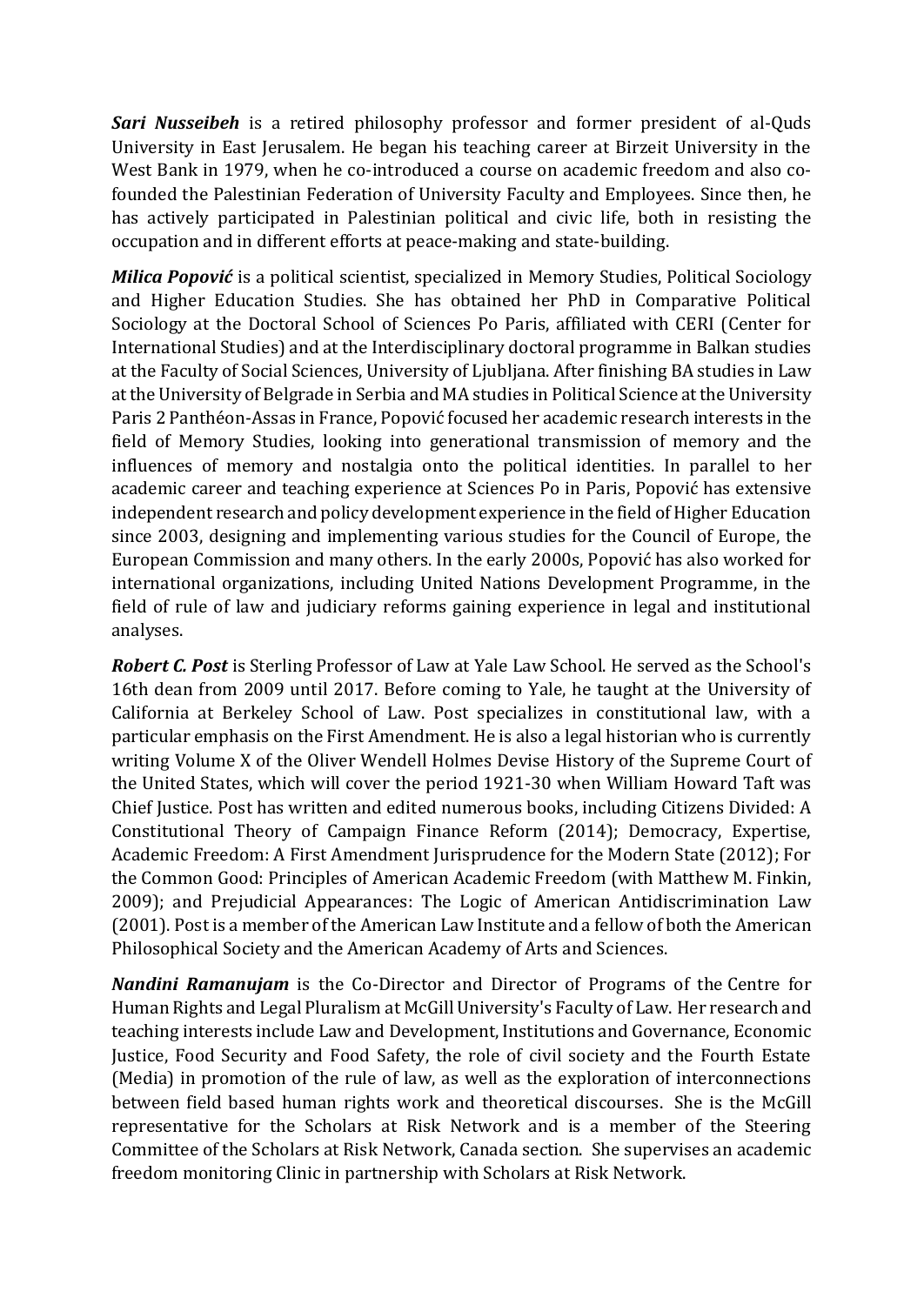*Shalini Randeria* is President and Rector of CEU. American-born Indian social anthropologist/sociologist, Randeria was Rector of the Institute for Human Sciences (IWM) in Vienna and Professor of Social Anthropology and Sociology at the Graduate Institute of International and Development Studies (IHEID) in Geneva, where she was also Director of the Albert Hirschman Centre on Democracy. She holds the Excellence Chair at the University of Bremen, where she leads a research group on "soft authoritarianisms". She was educated at the Universities of Delhi, Heidelberg and Oxford, where she belonged to the first cohort of women Rhodes Scholars. She received her PhD and her Habilitation from the Free University of Berlin. She has held faculty positions at the Free University, Berlin; the University of Munich and University of Zurich, where she was Professor of Social Anthropology and Co-Director of the Gender Studies Competence Centre. She was Founding Chair of CEU's Department of Sociology and Social Anthropology in Budapest. Currently she is Deputy Chair of the Class of Social and Related Sciences, Academia Europaea; Distinguished Fellow of the Munk School of Global Affairs, University of Toronto University, Canada and Distinguished Visiting Fellow of IIASA, Laxenburg, Austria; serves on the Board of European Forum Alpbach and is Member of the International Advisory Panel on Population and Development, UNFPA EECA group. She has served more recently on the CEU's Board of Trustees.

**Denise Roche** is the Advocacy Manager at SAR Europe, leading the work to expand, coordinate and support advocacy in Europe to promote academic freedom. Denise has over ten years' experience working across the private, public and non-for-profit sectors. Before joining SAR Europe, she was the Legal and Policy Officer at the Women's Council of Ireland where she supported the policy team across the core strategic areas. Roche previously worked for Ireland's Law Reform Commission, the Department of Foreign Affairs and Trade, the Irish Mission to the United Nations in New York, and acted as a Judicial Fellow of the High Court. She is a qualified solicitor, holds an LLM in Advanced Legal Practice from Northumbria Law School, England, and a BCL (International) Degree from University College Cork, Ireland.

*Oleksandr Shtokvych* is a Senior Program Manager at the Yehuda Elkana Center for Higher Education, where he leads the Secretariat of the Open Society University Network (OSUN). He is a Co-Director of the OSUN Threatened Scholars Integration Initiative. Shtokvych also manages CEU's research and outreach in support of higher education reform in Myanmar, covering a broad range of subjects of strategic planning, development and internationalization of key universities, contribution to national-level policy formulation for university autonomy and quality assurance, and scholarship and fellowship support to university students, academics and administrators. Prior to joining CEU in 2016, for fifteen years he served the Open Society Foundations' Higher Education Support Program. In 1996-2001, as part of the Yale University-based Civic Education Project, he was a Director of CEP's Ukraine, Belarus and Moldova program and later a European Director for Special Projects. In 1992-96, he managed international exchange programs at Chernivtsi National University in Ukraine. He studied Linguistics and Education at the Chernivtsi National University and the University of Saskatchewan (Canada), and taught American Studies and Civic Education at high school and Linguistics and Curriculum Management at the university.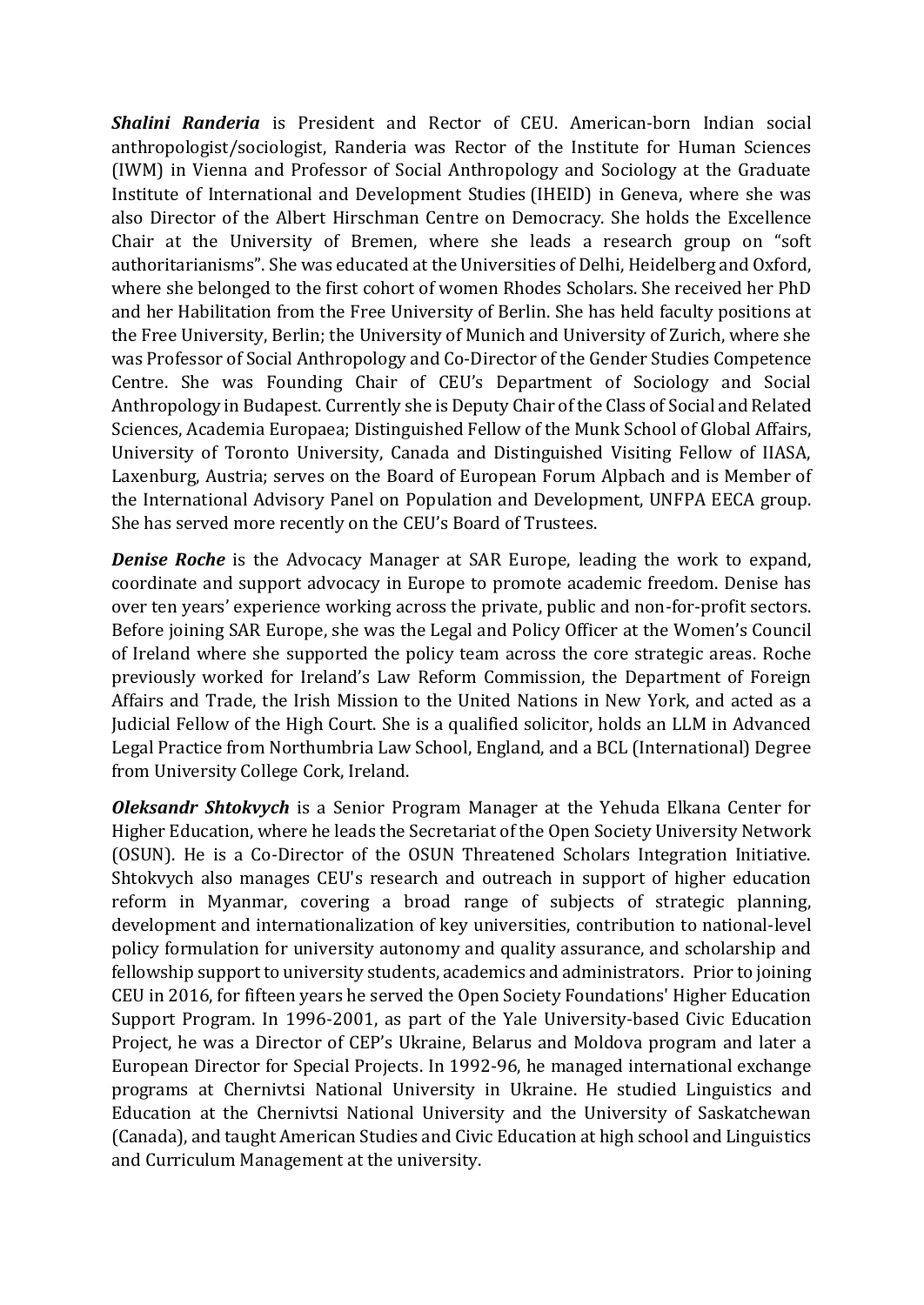*Monika Steinel* has been Deputy Secretary General of EUA since October 2021. In this role, she shares strategic oversight of different elements of EUA's work and contributes to the Association's organisational development. She also deputises for the Secretary General when necessary and leads EUA's activities on academic freedom and university values. Monika has been with EUA since 2010, initially in the Governance, Autonomy and Funding unit where she implemented EUA's flagship Autonomy Scorecard project. In 2012, she moved to the Secretary General's office to support EUA leadership in overall policy development and association management. Prior to working at EUA, Monika gained experience in European education and research programmes at the Liaison Office of German Research Organisations (KoWi) and at the European Centre for Strategic Management of Universities (ESMU) in Brussels. Monika holds a PhD from University College London, an MSc from the London School of Economics, and a BA from the University of York.

*Daniel Terris* is the dean of Al-Quds Bard College of Arts and Sciences (AQB), an English language liberal arts college in the West Bank jointly operated by Al-Quds University, a Palestinian institution, and Bard College (USA). He previously served for more than two decades as director of the International Center for Ethics, Justice and Public Life at Brandeis University, where he also served as vice president for global affairs. Dr. Terris received his B.A. (History and Literature) and Ph.D. (History of American Civilization) from Harvard University. He is the author, among other volumes, of Ethics at Work: Creating Virtue in an American Corporation (Brandeis University Press, 2004) and The Trials of Richard Goldstone (Rutgers University Press, 2019).

*Asli Vatansever* holds a PhD from Hamburg University since 2010. Vatansever is a sociologist of work with focus on precarious academic labor. Currently she is a Research Fellow at Bard College Berlin. Her monographs include *Ursprünge des Islamismus im OsmanischenReich.Eine weltsystemanalytische Pers pektive* (*Sources of Islamism in the Ottoman Empire*, Hamburg: Dr. Kovač, 2010) and *Ne Ders Olsa Veririz. Akademisyenin Vasıfsız İşçiyeDönüşümü (Ready to Teach Anything. The Transformation of the Academic into Unskilled Worker,* Istanbul: İletişim, 2015 – co-authored with Meral Gezici-Yalçın), and *At the Margins of Academia. Exile, Precariousness, and Subjectivity* (Leiden: Brill, 2020).

*Matteo Vespa* is a member of the Executive Committee of the European Students' Union (ESU). Previously he has been involved in the Italian student movement, at the local, national and European level. From 2018 to 2020 he was International Officer for UDU – Unione degli Universitari, Italian main student union. Matteo holds a Madegree in International and Diplomatic Sciences from the University of Bologna. He studies the political and party systems of the European Union and of India, on which he wrote a book (Europa e India: partiti a confronto, Edizioni Epoké, 2019). Within ESU, his main areas of work are: Public responsibility and financing of Higher Education; Fundamental values of the European Higher Education Area; Internationalisation and Mobility of Higher Education; European Universities Initiatives; Brain drain; Global engagement and solidarity.